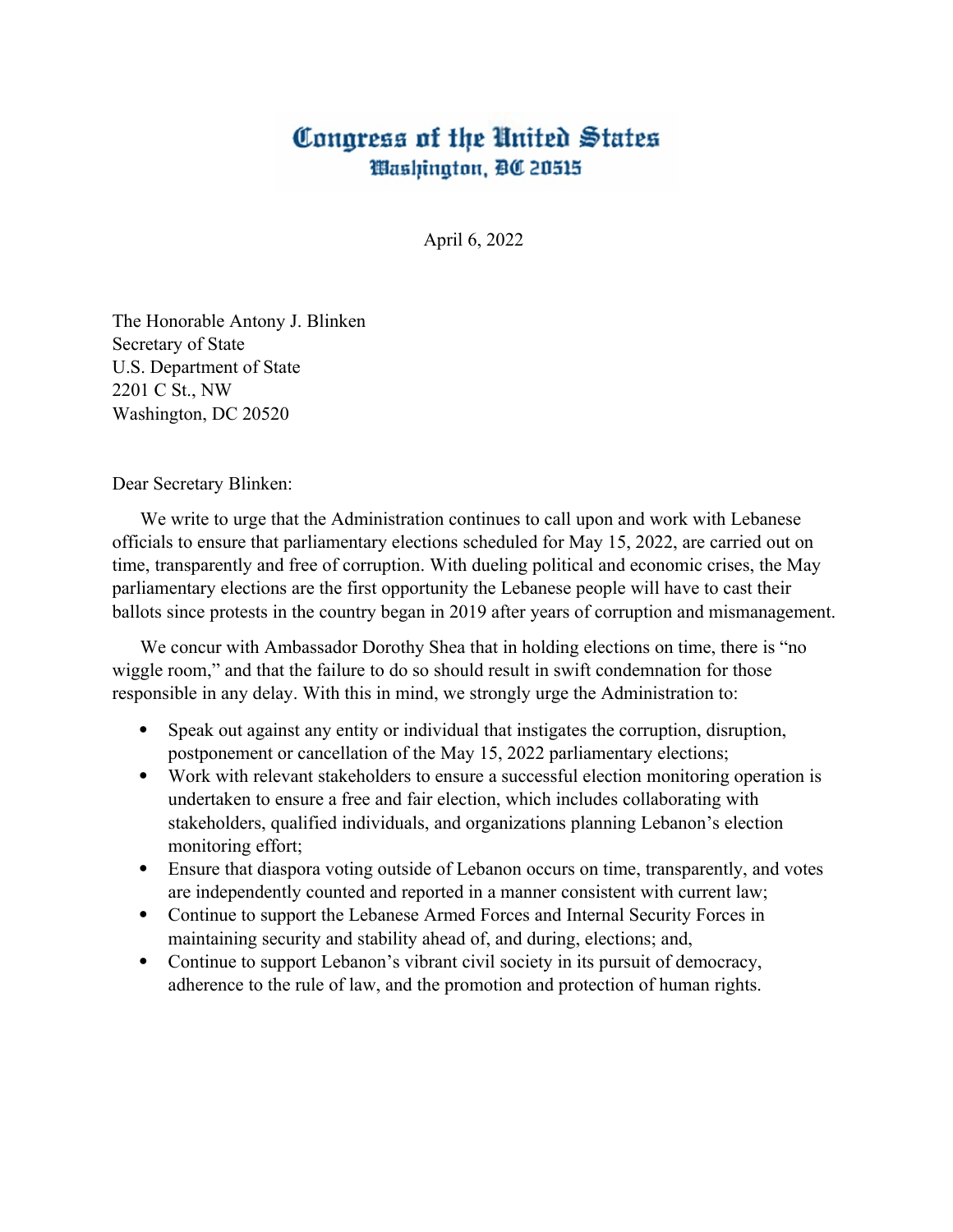Thank you for your attention and action in helping Lebanon achieve a corruption-free government as well as free and fair May elections.

Sincerely,

Winterton

Gregory W. Meeks Member of Congress

Darrell Issa Member of Congress

Ind N. Cullic

David N. Cicilline Member of Congress

Darin LaHood Member of Congress

reel

Debbie Dingell Member of Congress

Maria Elvira Salazar Member of Congress

Juan Vargas Member of Congress

Marry Kaptur

Marcy Kaptur Member of Congress

Theodore E. Deutch Member of Congress

Brian Fitzpatrick Member of Congress

ed W. Lien

Ted W. Lieu Member of Congress

Tom Cole Member of Congress

Dina Titus Member of Congress